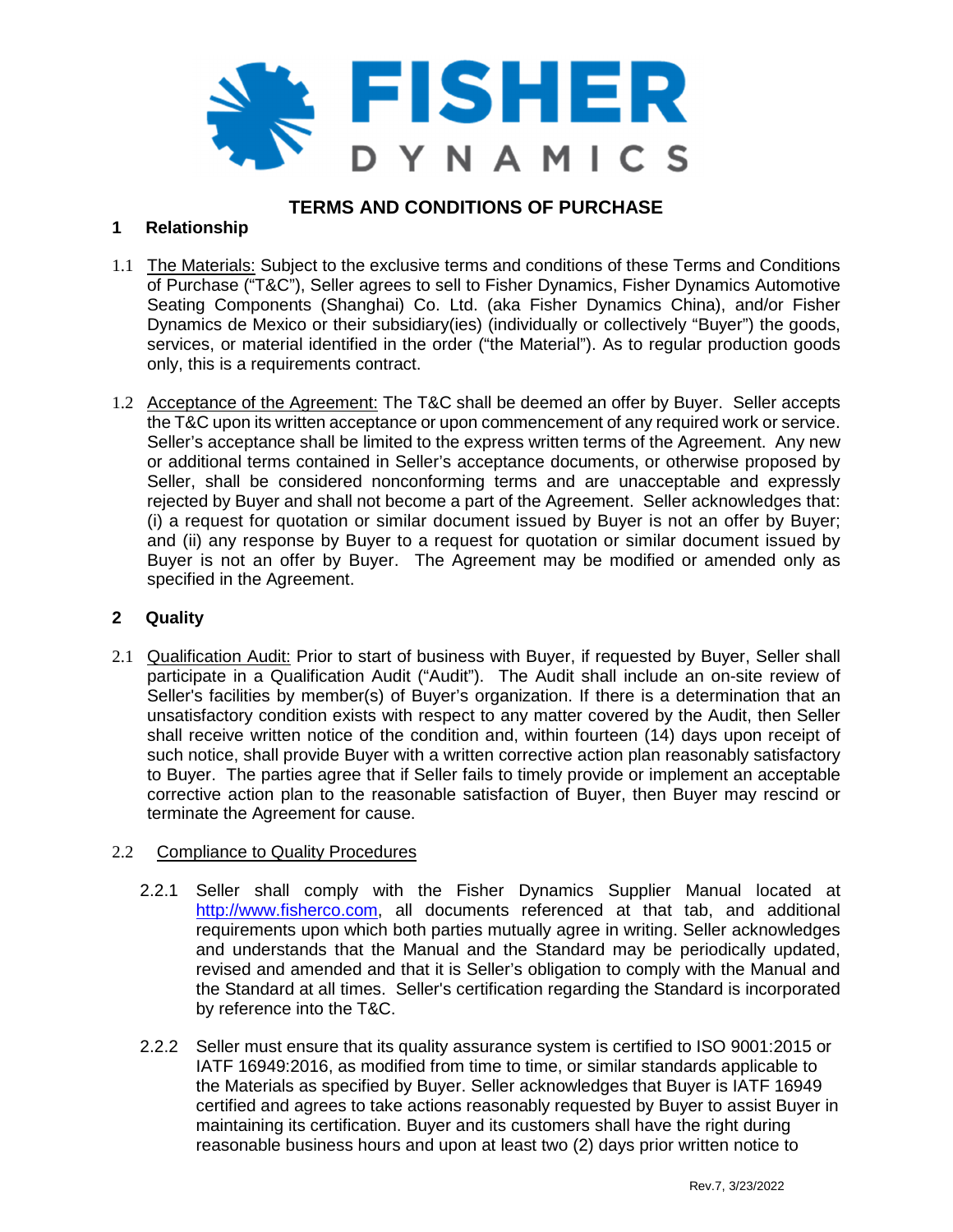inspect the Seller's facilities and to perform quality audits with respect to the Materials provided. Seller agrees to participate in all Buyer supplier quality and development programs and implement recommended outcomes. A positive outcome of a compliance audit or implementation of quality recommendations shall not relieve Seller of any liability under this part.

- 2.3 Verification: The Buyer's customer or customer's representative shall be afforded the right to verify at the Seller's premises and the Buyer's premises that product and process conforms to specified requirements.
- 2.4 Inspection and Rejection: Buyer shall have the right to inspect any goods or services after delivery and before acceptance and reject any goods or services which are non-conforming. If goods are rejected, the quantities will automatically be reduced unless Buyer otherwise notifies Seller. Seller shall not replace goods rejected by Buyer as non-conforming unless directed by Buyer to do so. Non-conforming goods will be held by Buyer for disposition in accordance with Seller' instructions, and at its cost, within three (3) days after notification of rejection, or such shorter period as may be commercially reasonable under the circumstances. If Seller fails to provide timely disposition instructions, Buyer may, at its option, charge Seller for storage and handling or dispose of such goods without liability. Payment for non-conforming goods shall not constitute an acceptance, or impair, limit or otherwise restrict Buyer's right to claim any legal or equitable right, nor shall it relieve Seller of any responsibility or liability for defects or breach of warranty that are discovered after delivery, payment or acceptance.
- 2.5 Corrective Action: In the case of any defective or damaged Material, including but not limited to non-compliance with Seller's Quality System requirements as set forth in this Section 2, Seller agrees (i) to initiate any required corrective action within 24 hours from the date that Buyer requests such action, (ii) to provide Buyer with a written report explaining the cause of the defect or damage within 5 business days of such date, and (iii) to provide Buyer with a written report identifying the short and long term action being taken by Seller to prevent or avoid similar defects or damage in the future within 15 working days of such date. The shortterm action is defined as the immediate corrective action to ensure the defective, damaged or otherwise not in conformity Material is contained within 24 hours of the occurrence. The long-term action is defined to be the root cause analysis and resulting actions to ensure the occurrence will not reoccur. Notwithstanding anything in the T&C to the contrary, the parties agree that if Buyer is not reasonably satisfied that the short and long term corrective action as set forth above will be sufficient to prevent or avoid similar defects or damage in the future, or if Seller fails to take the short and long term corrective action in the manner and the time period set forth in the submitted report, Buyer may terminate the Purchase Order with respect to the particular part numbers of Material as applicable or the entire Agreement by providing written notice 30 days prior to termination.

# **3 Specifications, Confidential Information, Intellectual Property.**

3.1 Confidential Information: The following shall be considered Confidential Information of Buyer: (i) any written specifications for the Material and processing of the Material covered under the T&C which Buyer has or later does provide to with regard to the Materials covered under the T&C ("Purchase Specifications"); (ii) any other business or technical information, including without limitation, all oral or written information relating to the Materials, or information relating to Buyer's customers, suppliers, business practices, products, designs, inventions, or research and development; and (iii) the terms and conditions of the T&C. However, "Confidential Information" shall not include any information that Seller can establish by written documentation was (i) in the public domain at the time of disclosure or thereafter through no fault of Seller, (ii) independently developed by Seller, or (iii) obtained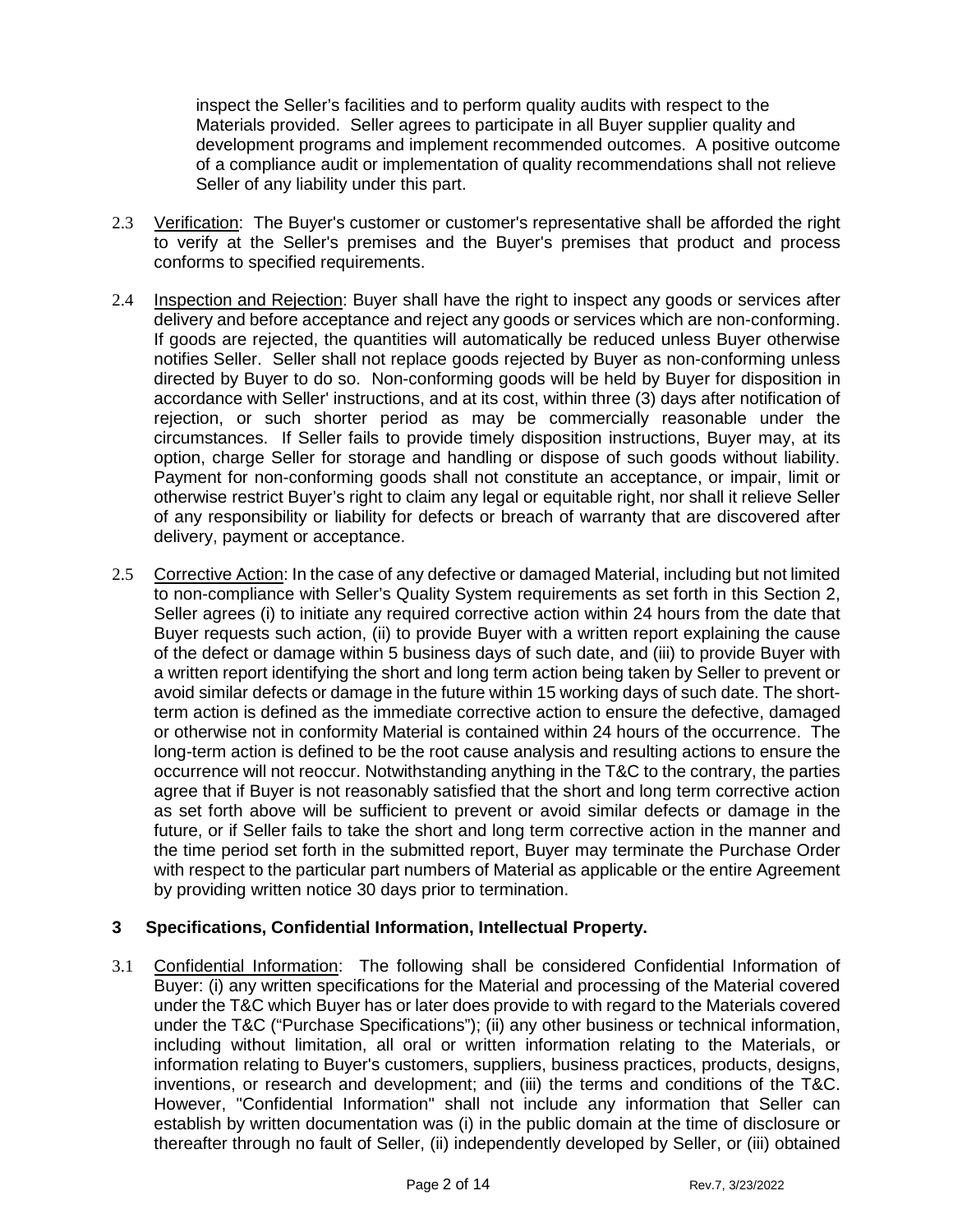by Seller without restriction from a third party. Seller agrees to safeguard the Confidential Information by using reasonable efforts, consistent with those used in the protection of its own proprietary information of a similar nature, to prevent its disclosure to third parties. Seller agrees to cause its employees, "contractors", officers, directors, agents and representatives to be bound by and comply with the foregoing restrictions regarding the use or disclosure of such confidential and proprietary information. Seller further agrees not to assert any claims with respect to any technical information which Seller shall have disclosed or may hereafter disclose to Buyer in connection with the Materials.

- 3.2 Intellectual Property: Buyer remains the owner of Confidential Information and any drawings, models, patterns, tools, dies, jigs, specifications of delivery or other documents (collectively "Intellectual Property") that Buyer provides to Seller. Without Buyer's written consent, such Intellectual Property may not be used for the Seller's own purposes or for any other purpose or made available to third parties and may be used only for the purpose of the delivery of Materials to Buyer. Buyer may request at any time that such Intellectual Property be returned. Seller shall not, without first obtaining the written consent of Buyer, in any manner publish Buyer's name or otherwise indicate that Seller has furnished or contracted Materials to Buyer.
- 3.3 Production Rights: Buyer does not grant or convey to Seller and Buyer reserves all rights to use tooling, drawings, designs, patterns or materials or other information belonging to Buyer or supplied by or on behalf of Buyer in the production, manufacture or design of goods for third parties or for the manufacture or production of larger quantities than those specified in this order. This, however, does not preclude Seller from producing, manufacturing or designing goods for anyone other than Buyer if such goods are not of Buyer's design or specifications and if tooling is owned by Seller.
- 3.4 Customer Relationships: Seller agrees that it will not solicit any business from any customer of Buyer where such business has already been sourced to Buyer, nor will it submit quotes to any customer of Buyer regarding any business that has been sourced by Buyer, unless otherwise approved in writing by Buyer. This provision applies to current business of Buyer and to replacement business on programs that were sourced to Buyer. Seller agrees that during the course of the Order, it will have no communication with Buyer's customers that is in any way damaging to Buyer, and further agrees that it will immediately report to Buyer any communication that Seller's representatives have with any of Buyer's customers relating in any way to Buyer.

# **4 Process Change**

Seller agrees to process and package all Materials in conformity with any purchase specifications supplied. At the request of Buyer and prior to delivery of any new or changed Materials, the Seller shall provide samples to Buyer for the purposes of inspection and testing. Once purchase specifications or a sample has been approved, Seller may not alter the function, appearance, characteristics, material or production method or processes, manufacturing location, subcontractors, or material suppliers without advance written approval from Buyer. For all changes, Seller shall comply with Production Part Approval Process requirements and/or other applicable industry requirements. Buyer's final approval of samples shall not affect the Seller's liability for any defects in the Materials.

# **5 Delivery**

5.1.1 Delivery Date: The delivery date shall be the date designated by Buyer in written material releases or other writing. The parties agree that in the event that Seller fails to deliver any order/release for Material on the delivery date, Buyer, in addition to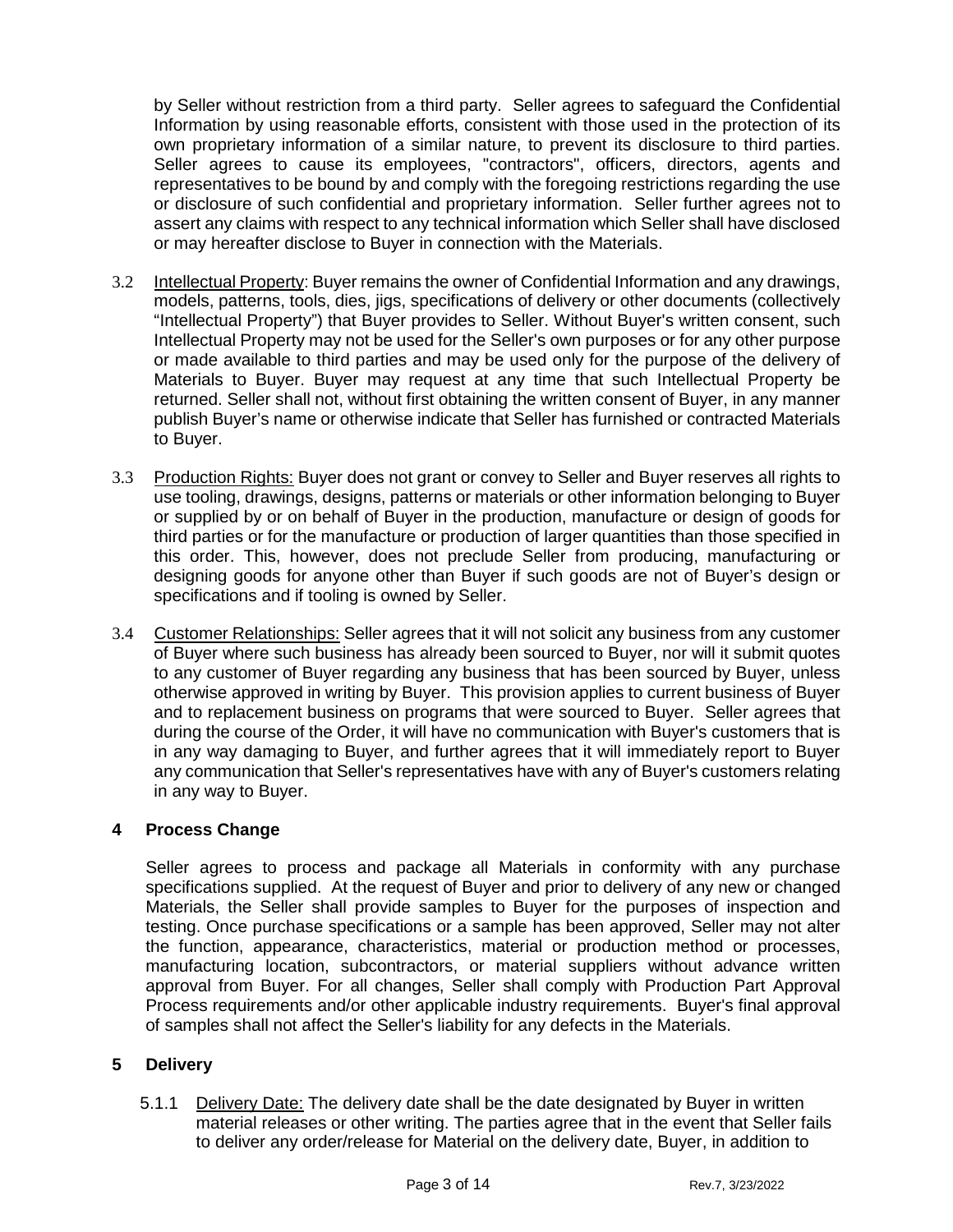other rights or remedies it may have, shall be entitled, at its option, to cancel the order/release for the Material which was not timely delivered without any obligation or liability to Seller and to purchase such Material from a third party.

- 5.1.2 Performance Obligation: As time is of the essence, Seller shall deliver all orders for Material 100% "on time." The term "on time" shall mean on, or no sooner than one (1) day prior to, the delivery date.
- 5.2 Corrective Action: Should at any time Seller fail to deliver required Materials per the delivery date, Seller shall incur all costs of expedited delivery and any other reasonable and verifiable cost that may be made necessary to make such a delivery to Buyer and Buyer's customer.
- 5.3 Material Surplus: Material Surplus is defined to be manufacture by Seller in advance of normal flow time or delivery of any good in advance of Buyer's schedule. Should at any time Seller have a Material Surplus made to Buyer's specification, Seller shall not sell the Material Surplus to anyone but Buyer. If Buyer chooses to not purchase said Material Surplus product, Seller guarantees to destroy Material Surplus within 30 days of Buyer's decision to not purchase. Seller will certify the destruction of the Material Surplus, specifying the quantity of product destroyed and method of destruction, within 3 days of occurrence of destruction. Seller shall be responsible for all costs incurred as a part of said destruction.
- 5.4 Fill Rate and Late Receipt: Fill Rate is defined as the total quantity of all items received divided by the total quantity of all the items required under the Buyer's releases. All overages (i.e. a Seller ships more of an item than ordered by the Buyer) are factored out of this calculation. Buyer expects Seller to ship at a Fill Rate of 100% on a monthly basis. If the monthly fill rate for the Seller falls beneath 98%, Buyer will fine Seller 10% of that month's invoice value, to be paid via credit memo 10 days after request of Buyer. If the Seller is meeting the 100% fill rate but has late shipments, the Seller may be fined, as noted in the Fisher Dynamics Supplier Manual, per late shipment.
- 5.5 Capacity: Seller represents that the production capacity quoted to Buyer is based on a tooling and production plan capable of supplying goods to support Buyer's peak daily and annual requirements.

# **6 Forecasts**

 From time to time, Buyer may issue forecasts of its anticipated Material Requirements. The parties acknowledge that any forecast is an estimate only and is subject to change at any time. Seller will not manufacture Materials or procure raw materials in excess of that required to fill Buyer's firm releases, unless earlier procurement (not to exceed 2 weeks fabrication, 4 weeks raw material for forecasted requirements) is necessary to maintain orderly supply. Subject to this paragraph, at contract end, Buyer agrees to purchase conforming Materials and raw materials in Seller's possession. If authorized by Buyer in writing, however, Seller will use its best efforts to resell this inventory, with the resale price credited against any amount otherwise due under this paragraph. Seller acknowledges that notwithstanding any quantity estimates provided, Buyer's requirements are determined largely by Buyer's Customer and consumer demand, and accordingly, Seller may not rely on any estimates, and instead shall reserve enough production capacity for Buyer's actual requirements, regardless of quantity.

# **7 Productivity and Price Competitiveness**

7.1 Base Price: The base price and any future year over year cost reductions for each part number of Material ordered by Buyer during the term from Seller shall be the price set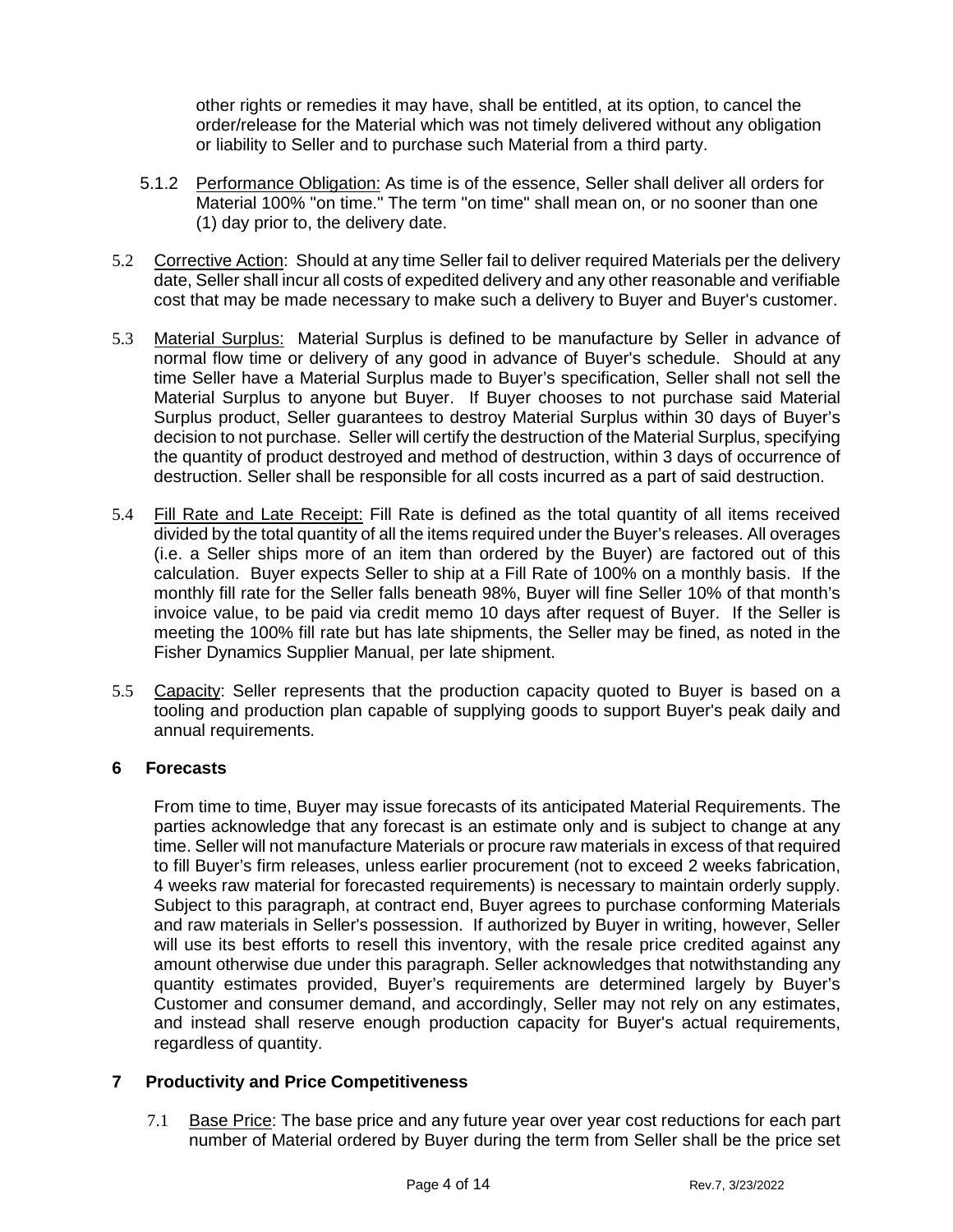forth in the Purchase Order. Unless otherwise stated, the purchase price: (i) is a firm fixed price for the duration of the Agreement and not subject to increase for any reason, including increased raw material costs, increased labor or other manufacturing costs, increased development costs, or changes in volumes or program length from those estimated or expected; (ii) is inclusive of all federal, state, provincial, and local taxes and any duties applicable to provision of the Supplies; and (iii) is inclusive of all storage, handling, packaging and all other expenses and charges of Seller.

- 7.2 Maintaining Price Competitiveness: Seller shall be, at all times, competitive in price, quality, performance and fulfillment of obligations. If Seller is determined by the Buyer not to be competitive, especially on pricing, Buyer shall be entitled to re-source any or all parts to a more competitive source.
- 7.3 Productivity: Seller agrees to lower its price at the end of each one (1) year period for the term of this contract as specified in the PO or other agreement.

### **8 Shipment and Payment Terms**

- 8.1 Premium Charges: Seller shall be responsible for any premium freight charges required in order for Seller to deliver an order by the applicable delivery date or remedy a past due situation found to be the responsibility of Seller.
- 8.2 Invoices: Seller shall invoice Buyer upon shipment of an order unless implementing Evaluating Receipt System (ERS) or other non-invoice process. Invoices and packing lists must be sent to locations identified by Buyer. For shipments that will cross national borders (exports) the required documentation must be provided to parties identified by the Buyer no later than the time of shipment.
- 8.3 Payment: Buyer shall make payment for conforming Materials at the price stated in the  $\overline{A}$ greement, at payment terms Prox 15<sup>th</sup>, 2<sup>nd</sup> Month. The price of any releases shall be the limit of the liability of Buyer for the Materials. Any cash discount or payment privilege to Buyer shall be extended until such invoice and compliance certification are received. Unless otherwise stated, all payments are in U.S. Dollars and include all storage, handling, packing, freight, insurance, taxes, duties and any other charge of any nature. Seller represents and warrants that the prices charged to Buyer shall be no less favorable than those, which Seller extends to its most-favored-customers for like goods and services. In addition to any other remedy which may be available, Buyer shall have the right of set off with respect to any sums due Seller by Buyer with any sums payable by Seller to Buyer under any agreement between the parties.

### **9 Warranty**

9.1 Warranty: The Seller warrants that the Materials:

### 9.1.1 will adhere to end user terms and conditions;

- 9.1.2 will conform to drawings, materials, descriptions and specifications designated by Buyer and with all samples approved by Buyer;
- 9.1.3 will be of merchantable quality and fit and sufficient for the particular purposes intended, new, best available technology, safe, of first-class materials and workmanship and free from defects, contamination and rust;
- 9.1.4 will be packaged and marked correctly.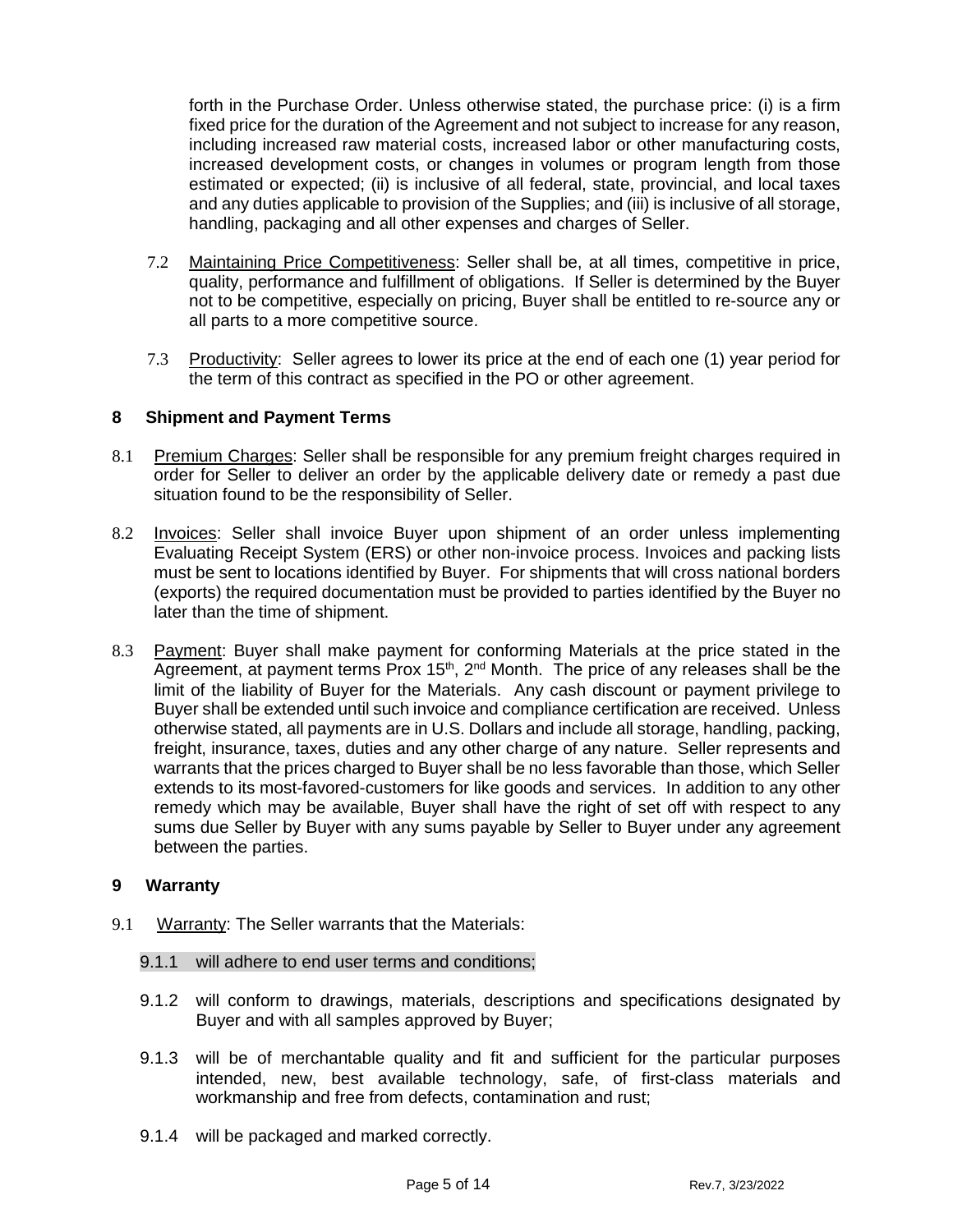- 9.1.5 if designed by Seller, free from defects in design.
- 9.1.6 will comply with all Laws, in accordance with Section 16.1.
- 9.1.7 will not infringe any patents, copyrights or other proprietary rights of Seller or others, and
- 9.1.8 will be free from all liens and encumbrances.
- 9.2 Warranty Period: All warranties of Seller extend to future performance of the Materials and are not modified, waived or discharged by delivery, inspection, tests, acceptance and payment. Buyer's approval of any design, drawing, material, process or specifications will not relieve Seller of these warranties. Seller waives any right to notice of breach. The warranty period is the longest of four years from the date Buyer accepts the Materials, the warranty period provided by applicable law, or the warranty period offered by Buyer or its Customer to end-users for the products into which the Materials are incorporated.
- 9.3 Non-conformity: In the event that Buyer determines that any Material is defective, damaged or otherwise not in conformity, Buyer may reject the Material and, in such case, Buyer shall not be obligated for payment of the purchase price and may cancel the order/release without obligation or liability. Should Seller not make whole on promised goods and services or, if Buyer has already paid for the Material in question, Seller shall, at Buyer's option, either: (i) replace or reprocess the Material, or (ii) reimburse Buyer for the purchase price of the Material. In either case, Seller shall pay for incidental and verifiable costs including but not limited to, Buyer cost of repackaging, manufacturing and transporting the defective Material and/or replacement Material to and from Buyer's or Buyer's customer's facility.
- 9.4 Damages: The Seller is liable for all direct, incidental and consequential damages, losses, costs, and expenses incurred by the Buyer resulting from Seller's failure to deliver conforming and non-defective Materials or to comply with the shipping and delivery or other requirements of the Buyer, even if the Seller has cured the failure. This includes but is not limited to compensating Buyer for:
	- 9.4.1 any amounts charged by Customer(s) to Buyer;
	- 9.4.2 all costs of containment, sorting, repair, replacement, cure, cover, or any other costs incurred by Buyer, determined in such manner and in such amount as reasonably determined by Buyer;
	- 9.4.3 all costs of any recall campaign, corrective service action, or other voluntary or involuntary action in which Buyer or any Customer participates related to the Materials

# **10 Customer Requirements**

- 10.1 Terms: As directed by Buyer in writing, Seller agrees to comply with the applicable terms of any agreements between Buyer and its Customer(s). Seller will meet all applicable disclosed Customer terms or requirements. By written notice to Seller, Buyer may elect to have the provisions of this Section prevail over any conflicting term of the Order.
- 10.2 If Buyer's Customer files or has filed against it a petition in bankruptcy or insolvency is filed for or against Buyer's Customer, in the course of such proceeding, Buyer permits a reduction in the price(s) paid to Buyer for products incorporating the Supplies, the price paid to Seller for the Supplies from and after the date of such reduction will be automatically adjusted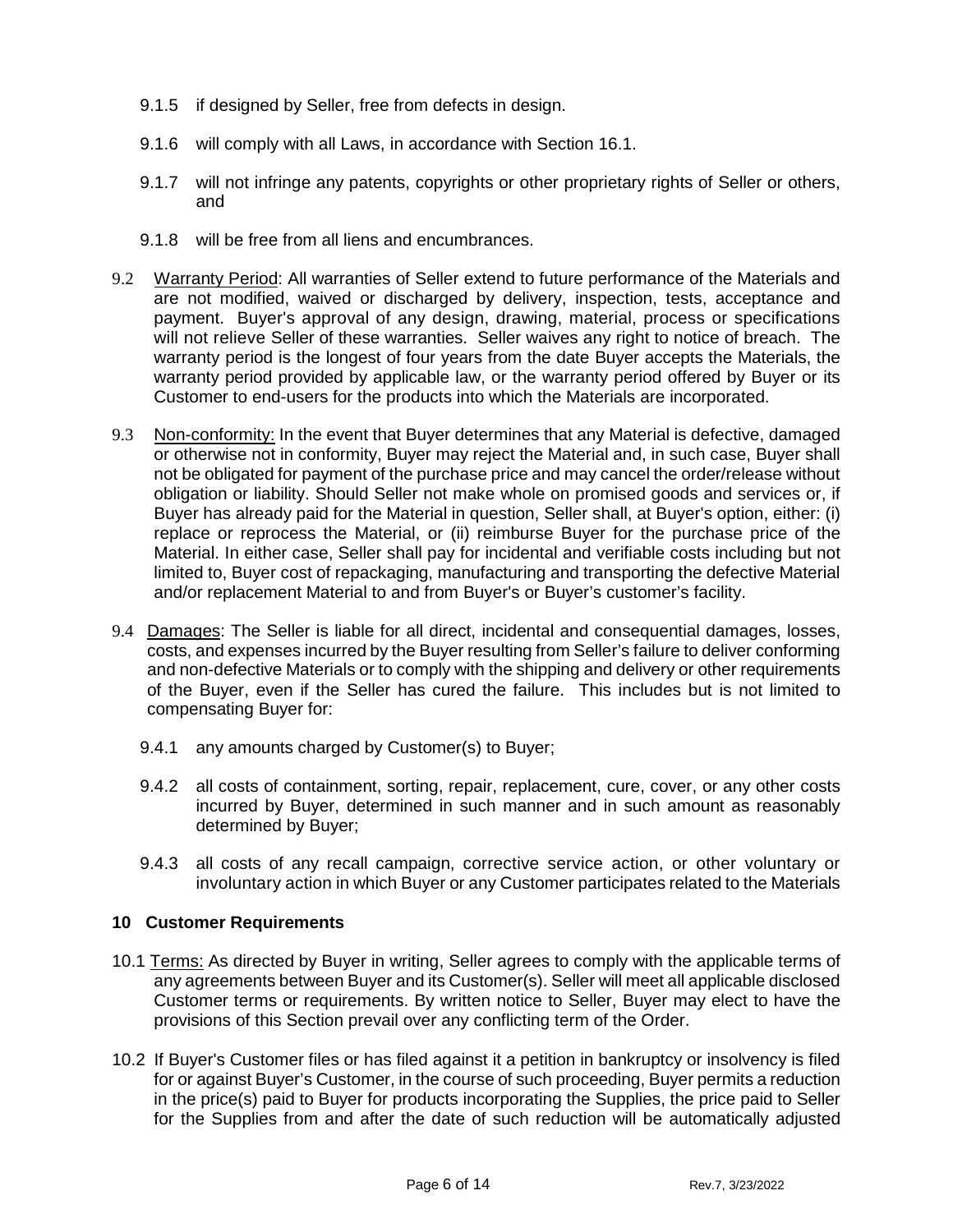proportionally by the same percentage as the price paid to Buyer by its Customer, and the Order will otherwise remain in effect without modification.

10.3 Directed Seller: If Buyer's Customer directed, recommended, requested, suggested or otherwise identified Seller as a source of the Supplies: (a) Buyer will pay Seller for the Supplies only following and to the extent of Buyer's actual receipt of payment from that Customer for those goods in which the specific Supplies are incorporated; (b) within three business days of any change in price, specifications or other terms negotiated or proposed between Seller and the Customer, Seller will notify buyer in writing and will immediately adjust its invoices to reflect any price reduction, provided that no change will be binding on Buyer without Buyer's specific written consent.

### **11 Insurance**

 Without limiting Seller's liability, Seller and its subcontractors agree to furnish certificates from their insurance carriers showing that they carry Worker's Compensation, Commercial General Liability, including Products Liability (at a minimum of \$5,000,000 per occurrence), Completed Operations and Contractual Liability, "All Risks" Property (including, but not limited to, coverage for tooling and material maintained by Seller and owned by Buyer or Buyer's customers), and Comprehensive Automobile insurance coverage within 10 days of Buyer's written request. Certificates must show the amount of coverage, number of policies, and date of expiration, and in respect to Product Liability coverage, must name Buyer as an additional named insured. Seller may not terminate or modify insurance coverage without informing Buyer in advance and showing new equivalent coverage.

### **12 Bailed Property**

- 12.1 Property Damage: Seller bears all responsibility for loss of and damage to any property owned by Buyer and in Seller's possession or control for use in performing under the T&C, including responsibility for loss and damage which occur despite Seller's exercise of reasonable care. Seller will: (i) Properly house and maintain such property on Seller's premises; (ii) Prominently mark it property of Buyer; (iii) Adequately insure such property against loss or damage; and (iv) Refrain from commingling it with the property of Seller or with that of a third party.
- 12.2 Liens: Seller affirmatively waives any liens, whether based in statute or common law, that Seller might otherwise have on any Materials or Buyer's property for work done thereon or otherwise. Seller will assign to Buyer any claims against third parties with respect to Buyer's property. Upon request, Seller will immediately deliver such property at Buyer's option F.O.B. Buyer's premises (CIF Buyer Plant/Delivered Buyer Plant), properly packed and marked in accordance with the requirements of the carrier and Buyer. Seller will cooperate with Buyer's removal of the property from Seller's premises. Seller's cooperation with delivery and removal of Buyer's property is not contingent on final payment unless final payment is both undisputed and overdue.
- 12.3 Tooling: Special dies, jigs, tools and patterns and/or other equipment that is dedicated to the production of Materials (collectively "Tooling") used in connection with the Materials for which Buyer has agreed to pay Seller (whether paid separately or amortized in the price of the Materials) shall be or become the property of Buyer upon fabrication or acquisition by the Seller, regardless of payment.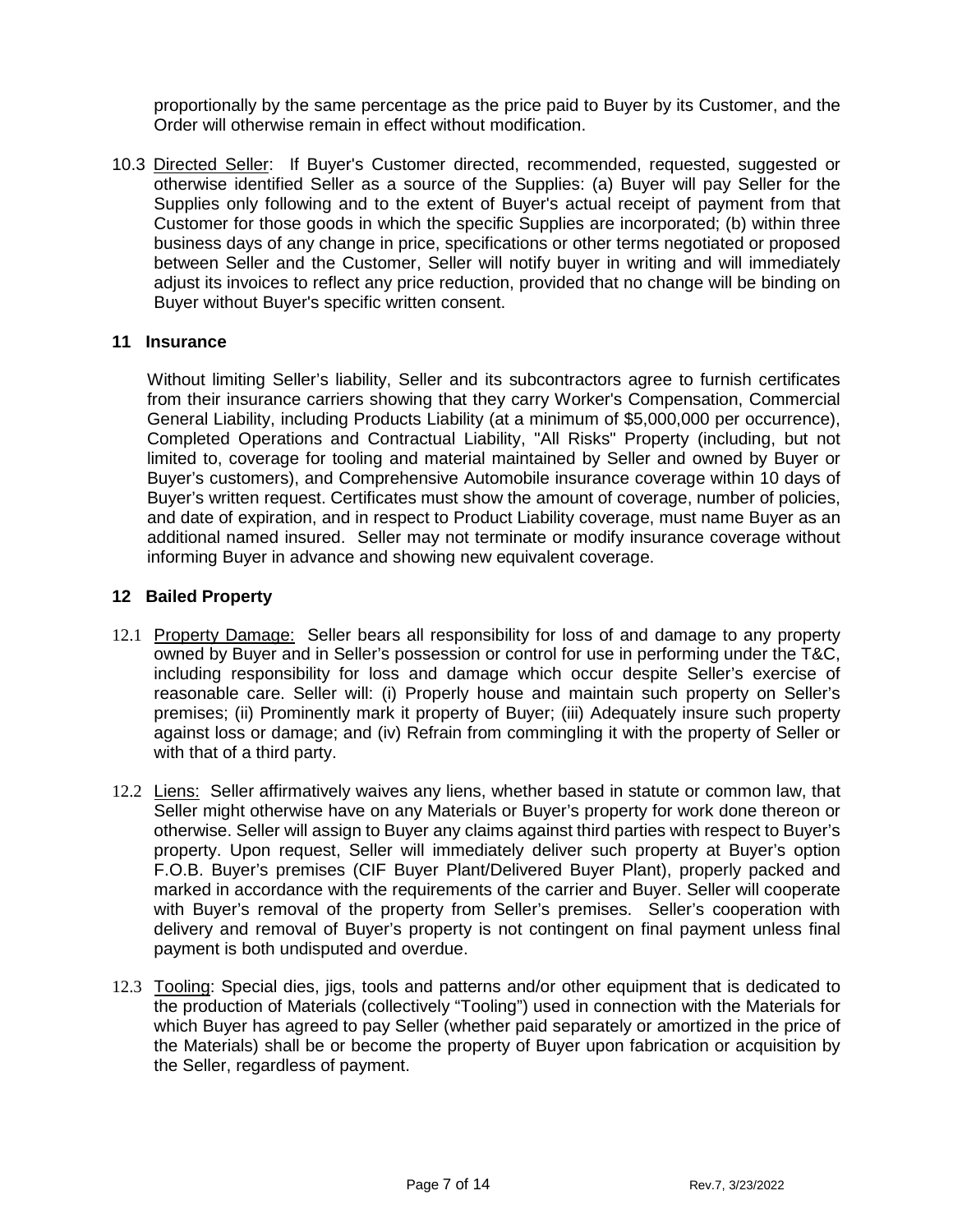# 12.4 **Delivery of Service and Spare Parts**

For Materials that will be incorporated into products for vehicles, Seller will supply Buyer with 100% of its requirements for service and spare parts for 15 years after the end of production. During the first 5-year period after end of production, the price will be the price on the most recent production Purchase order. During this 15-year period, the price will include any additional costs for packaging and processing to which Buyer agrees. If requested by Buyer, Seller must provide servicing literature and other materials at no extra cost in order to support Buyer's spare-parts-sales activities. No tooling can be scrapped, altered, or moved without authorization from the buyer.

# **13 Indemnification and Products Liability**

- 13.1 General: Seller shall indemnify and hold Buyer and Buyer's customers harmless from and against any and all claims, damages, recall and other costs, liabilities and expenses (including without limitation, reasonable attorneys' fees) incurred by reason of any breach of warranty made by Seller or other obligation by Seller under the T&C or other defect or unsafe condition with respect to any material. If Seller is obligated to indemnify under this Section, then Buyer may at its option participate in the defense of any claim with its own counsel, at Seller's expense.
- 13.2 Infringement: The Seller shall defend, indemnify and hold Buyer and Buyer's customers harmless against any and all liabilities, damages or expenses (including reasonable attorney fees) which may be incurred in connection with any suit, claim, judgment or demand asserting that any Material purchased by Buyer infringes upon any patent or other intellectual property rights, whether such infringement is caused by the manufacture, purchase, use or disposition of the Material along or in combination with use of the Material with other products except to the extent that such infringement or alleged infringement arises from a design furnished completely by Buyer. Tolerance modifications to Seller's design shall be considered Seller's design for purposes of the T&C. Buyer shall notify the Seller promptly upon receipt of any written claim or notice of any infringement of third-party intellectual property rights in connection with the T&C. The Seller shall immediately take all steps to prevent or settle such dispute on its own authority and shall hold the Buyer harmless against all effects whatsoever in respect thereof. Buyer may retain counsel of its choice at its expense to participate in any suit, claim, or proceeding. Seller shall have the right to settle or compromise any suit, claim or proceeding at its discretion, provided that the terms of the settlement or compromise provide for the unconditional release of Buyer, and the settlement or compromise requires the payment of monetary damages only. Seller shall not settle, without Buyer's prior written consent, any suit, claim or proceeding which imposes upon Buyer any obligation, or in any way prejudices the rights of Buyer, other than as set forth herein. Any other settlement or compromise requires prior written approval from Buyer.

# **14 Term and Termination**

14.1 Term: The T&C shall commence upon acceptance under Section 1.2. Subject to Buyer's termination rights, the agreement formed by the Order is binding on the parties for the length of the applicable Original Equipment Manufacturer ("OEM") vehicle program production life (including model refreshes as determined by the applicable OEM customer), and both Buyer and Seller acknowledge the risk of the vehicle program production life being cancelled or extended by the OEM. If the Material is not utilized by Buyer for the production of automotive parts or systems, the agreement formed by the Order will be binding for one year from the date the Order is transmitted to Seller. In such case, subject to Buyer's termination rights, the Order will automatically renew for successive one-year periods after the initial term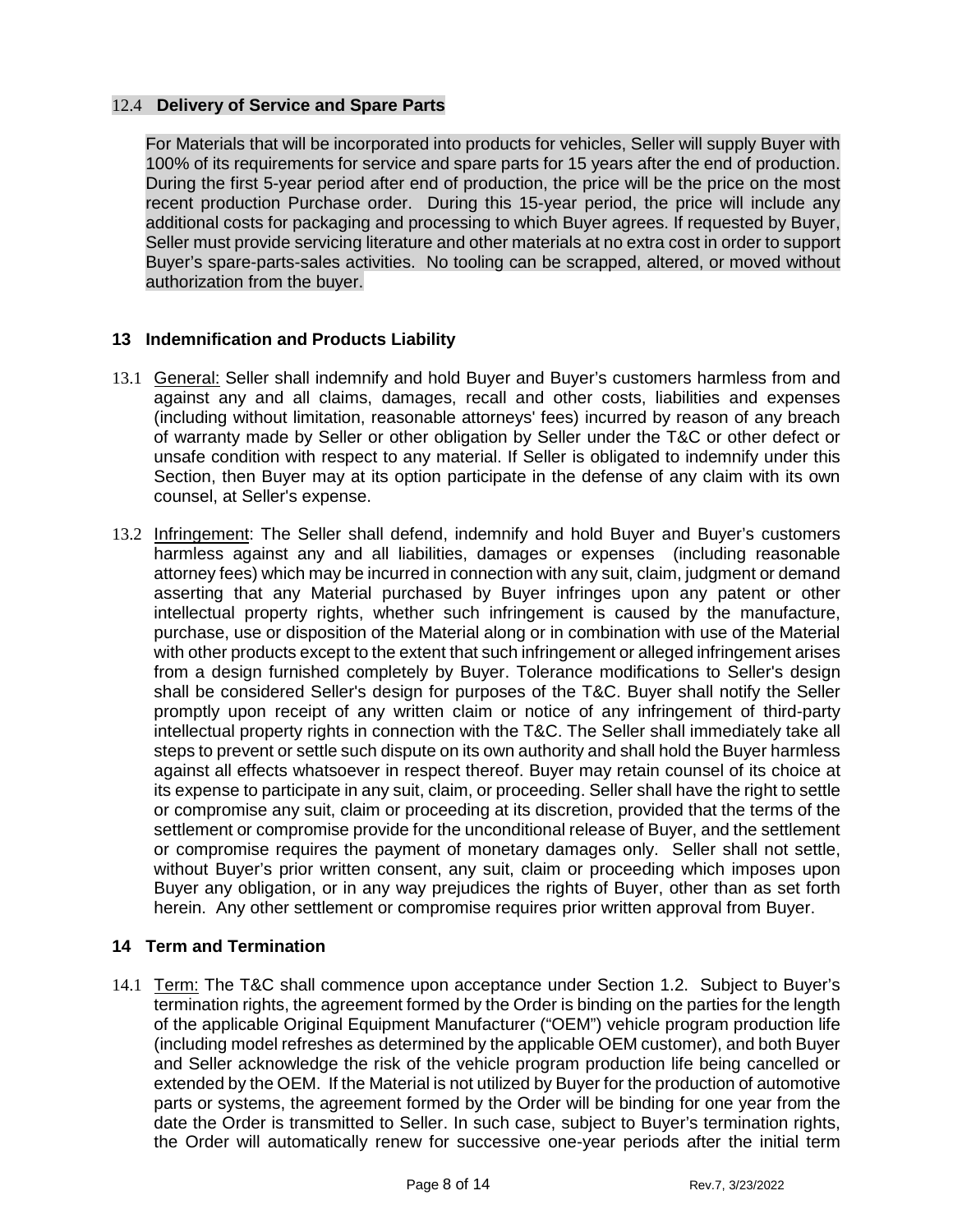unless Seller provides written notice at least 180 days prior to the end of the current term of its desire that the Order not be renewed. Notwithstanding the foregoing, if an expiration date is stated in the Order or an Agreement, the term of the Order will continue until that date. Unless specifically waived in writing by an authorized representative of Buyer, Seller's obligations with respect to service and replacement parts will survive the termination or expiration of the Order as set forth below.

- 14.2 Termination by Buyer:In addition to any other termination right which Buyer has, it may terminate the T&C, or any Purchase Order issued under it:
	- 14.2.1 for convenience, with thirty days advance notice, except that advance notice is not required if Buyer's customer terminates its order with Buyer for any reason, or if Buyer exits the business and/or closes a plant which is the recipient of the Material
	- 14.2.2 for breach by Seller, including if a) Seller repudiates or defaults on any material term, including Seller's warranty or b) Seller fails to perform services of deliver goods as specified by Buyer or fails to make progress so as to endanger timely and proper completion of services or delivery of goods. Seller's default shall constitute a breach if, after receipt of notice from Buyer specifying the nature of the default, it does not correct such default to Buyer's satisfaction within 10 days, or such shorter period of time that is commercially reasonable under the circumstances. Declaring a default or breach under this Paragraph 13 shall be in addition to any other remedy available to Buyer and shall not relieve Seller of its obligations under the Agreement or imposed by law.
- 14.3 Termination by Seller: The Seller may terminate the T&C only for non-payment of the purchase price for Materials which are 60 or more days past due and material in amount, and then only if: (i) Seller first provides Buyer written notice specifying the amounts past due and Seller's intent to terminate if the past due amount is not paid; and (ii) Buyer, within 60 days of such notice, does not either: (x) pay the past due amounts; or (y) notify Seller that the amount claimed to be unpaid are disputed by Buyer. Seller shall terminate under this Section by delivering a Termination Notice to Buyer. Seller may not terminate or cancel for any reason except as permitted under this Section. Seller may not suspend performance for any reason.
- 14.4 Obligations on Termination: In the event of any termination, unless otherwise agreed by Buyer and Seller, Buyer shall pay to Seller the following amounts, without duplication: a) the Agreement price for all goods or services that have been completed and delivered in conformance with the Agreement and not previously paid for, and b) the actual and reasonable costs of work-in-process and raw materials incurred by Seller, as permitted under Section 6, less, the sum of the reasonable value or costs (whichever is higher) of any goods or materials used or sold by Seller with Buyer's written consent, and the cost of any damaged or destroyed goods or materials. Buyer will make no payment for finished goods, work-in-process or raw materials fabricated or procured by Seller in amounts in excess of those authorized or necessary to meet the then existing delivery schedules nor for any undelivered goods that are in Seller's standard stock or that are readily marketable. Buyer's maximum liability for payments pursuant to this paragraph shall not exceed the total of all required payments under the T&C minus those actually made. In no event shall Buyer be liable for payments owed to Seller's subcontractors or for loss of anticipated profits, unabsorbed overhead, interest, product development or engineering costs, facilities and equipment costs or rental, unrecovered depreciation costs, or general and administrative burden charges. Seller shall submit its claim for payments under this paragraph, with supporting documentation, within 60 days of the effective termination date. Buyer shall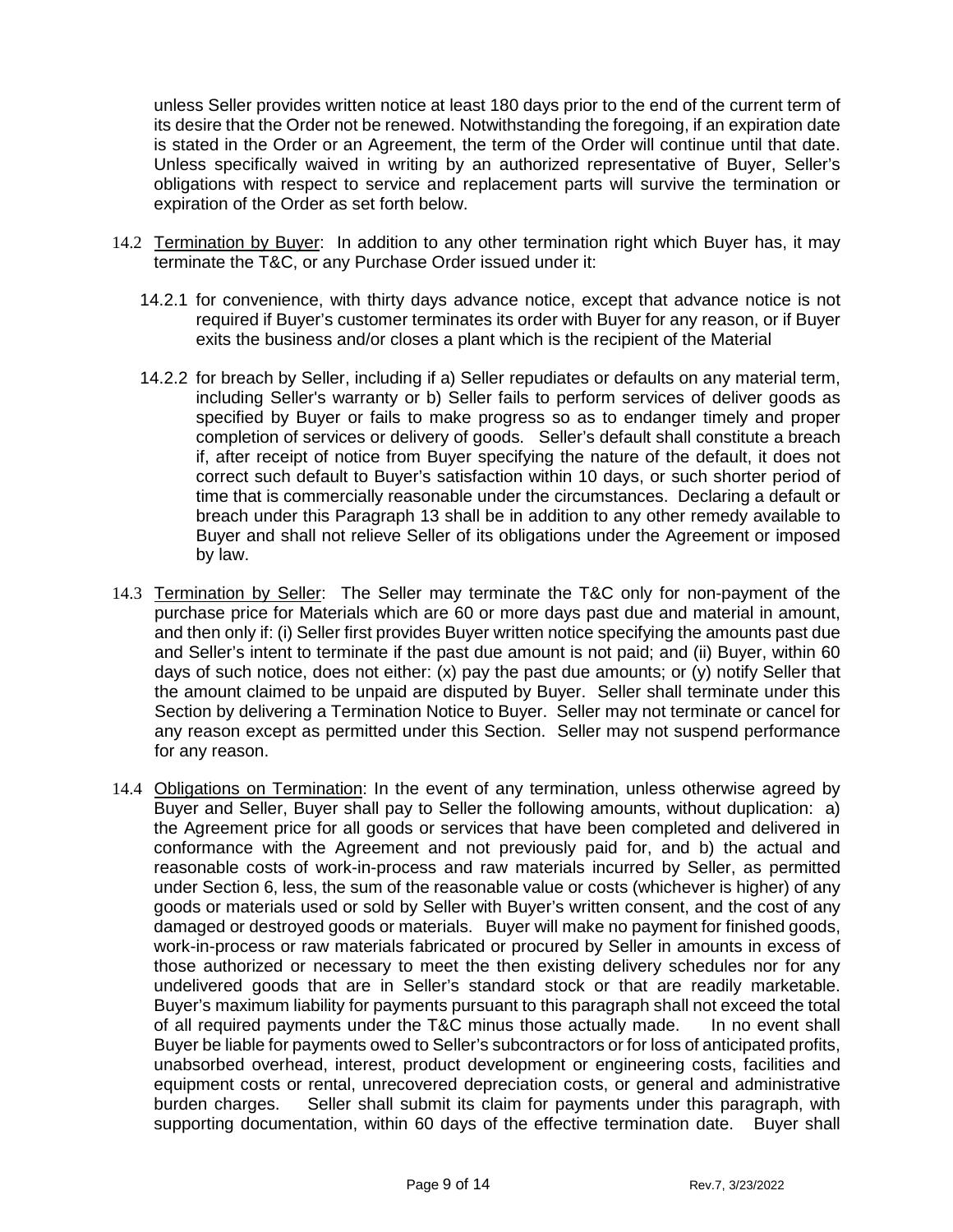have the right to audit the relevant books and records, facilities, work, material, inventories and other items relating to Seller's claim.

- 14.5 Transition of Materials Following Termination or Expiration: Following expiration or is termination of the Agreement by either party for any reason (including termination by Seller) and notwithstanding any claimed or actual breach of any obligation by Buyer, Seller will cooperate in the transition of supply to a successor supplier, including the following, which will collectively be referred to as "Transition Support":
	- 14.5.1 Seller will continue production and delivery of all Materials as ordered by Buyer, at the prices and other terms stated in the Agreement, without premium or other condition, during the entire period reasonably needed by Buyer to complete the transition to the alternate supplier(s), such that Seller's action or inaction causes no interruption in Buyer's ability to obtain Materials as needed;
	- 14.5.2 At no cost to Buyer, Seller will promptly provide all requested information and documentation regarding and access to Seller's manufacturing process, including onsite inspections, bill-of-material data, tooling and process detail and samples of Materials and components; and
	- 14.5.3 Seller will provide overtime production, storage and/or management of extra inventory of Materials, extraordinary packaging and transportation and other special services as expressly requested by Buyer in writing. If the transition occurs for reasons other than Seller's termination for Default, Buyer will, at the end of the transition period, pay the reasonable, actual cost of the assistance under this Section, provided that Seller has advised Buyer prior to incurring such amounts of its estimate of such costs. If the parties disagree on the cost of Transition Support, Buyer will pay the agreed portion to Seller, and Seller will accept the agreed portion without prejudice to Seller's right to seek to recover any disputed amounts, and complete Transition Support.

# **15 Remedies**

- 15.1 The rights and remedies reserved to Buyer will be cumulative with and in addition to all other legal or equitable remedies.
- 15.2 In any action brought by Buyer to enforce Seller's obligations in connection with the production or delivery of Materials or transition support, or for possession of property, the parties agree that Buyer does not have an adequate remedy at law and Buyer is entitled to an immediate order for specific performance of Seller's obligations (including related temporary and preliminary injunctive relief).
- 15.3 Seller shall reimburse Buyer for all actual attorney's fees (including the cost of in-house counsel) in any action arising out of this Order, unless Seller is the prevailing party.

### **16 Other Provisions**

16.1 Compliance with Laws: Seller and its subcontractors shall comply with all applicable laws, regulations, directives, guidelines, rules, orders, conventions, ordinances and standards of the country(ies) of origin and destination or that relate to the manufacture, labeling, transportation, importation, exportation, licensing, approval or certification of the goods or services, including, but not limited to, those relating to environmental matters, data protection and privacy, wages, hours and conditions of employment, subcontractor selection, discrimination, occupational health/safety and motor vehicle safety (collectively, "Laws"). Seller further represents that neither it nor any of its subcontractors will utilize child, slave,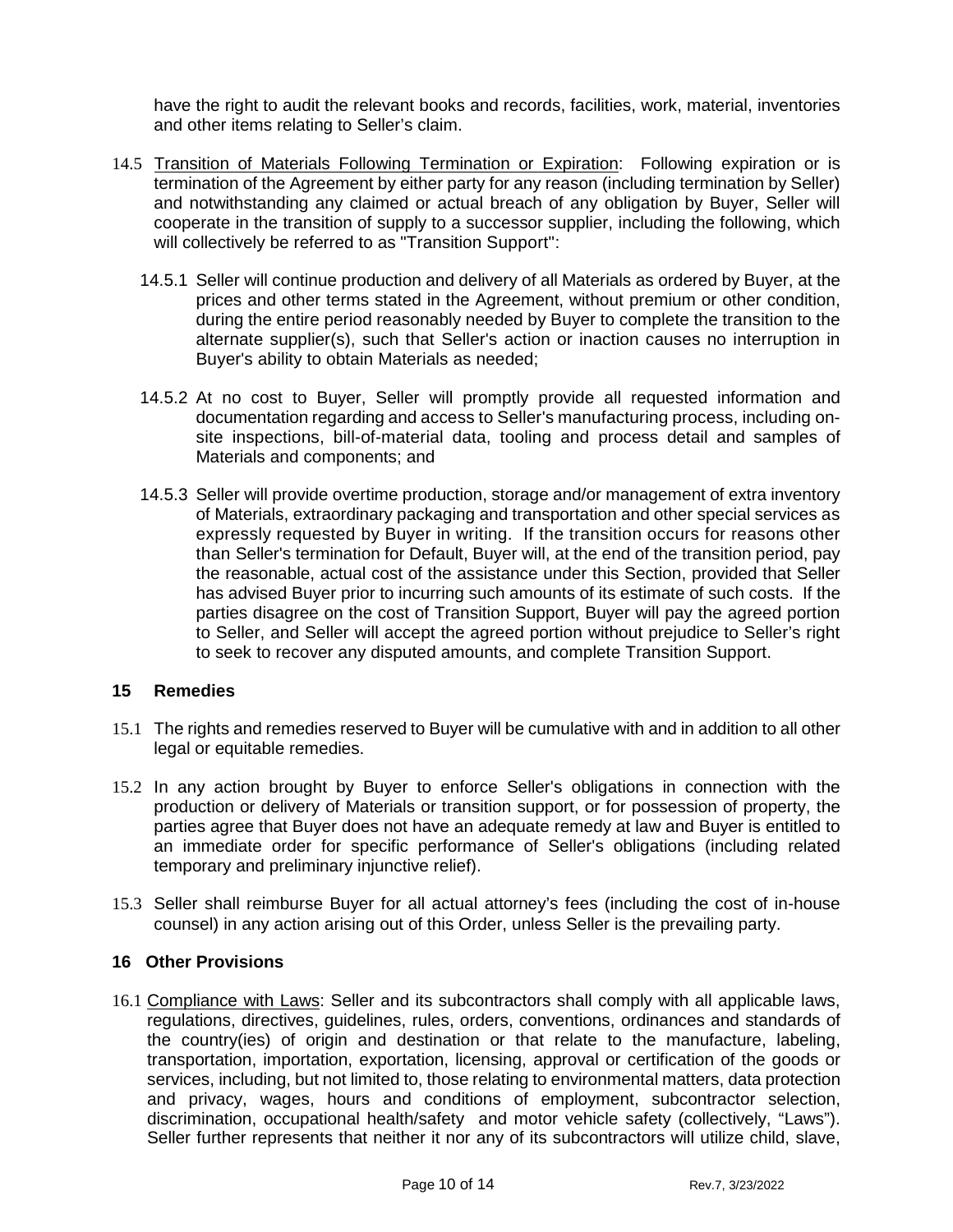prisoner or any other form of forced or involuntary labor, or engage in abusive worker treatment or corrupt business practices, in the supply of goods or provision of services under the T&C. At Buyer's request, Seller shall certify in writing its and its subcontractors' compliance with the foregoing. Seller shall indemnify and hold the Buyer harmless from and against any liability claims, demands or expenses (including attorney's or other professional fees) arising from or relating to Seller or Seller's subcontractor's non-compliance.

- 16.2 Notice: Whenever written notice is required or permitted to be given hereunder, it shall be deemed given on the date the same is delivered, personally or by Federal Express or comparable commercial service, or sent by facsimile or email with confirmation, or three (3) working days after the mailing thereof, to the party to whom the notice is to be given at its last known address.
- 16.3 No Agency: Nothing in the T&C shall constitute or be deemed to constitute an agency relationship between the parties. No party hereto is authorized or empowered to act as an agent for the other.
- 16.4 Force Majeure: Except as set forth herein, neither party shall be liable for failure to perform or delay in performance hereunder if such failure or delay is due to fire, storm, flood, war, embargo, or any act of God or other cause or contingency beyond such party's reasonable control; provided that, if any act or event described in this Section prevents or will prevent Seller from performing its obligations under the T&C, Buyer shall have the right, without obligation or liability to Seller, to purchase Material from another supplier until Seller is able to resume performance of its obligations hereunder. Under such circumstances, Seller shall reimburse Buyer for any premium reasonably and verifiably paid by Buyer for such Material.
- 16.5 No Assignment. Seller may not assign its rights or obligations under the T&C to any other party without the prior written consent of Buyer.
- 16.6 Governing Law, Arbitration, Jurisdiction: The T&C shall be governed by and construed in accordance with the laws of the State of Michigan. The provisions of the United Nations Convention on Contracts for the International Sale of Goods, and any conflict-of-law's provisions that would require application of another choice of law, are excluded. Any action hereunder shall be subject to the exclusive jurisdiction of state and federal courts sitting in Michigan without giving effect to the principles thereof relating to conflicts of law. The arbitration provisions of this Section will be governed by the United States Federal Arbitration Act. At Buyer's option, exercised by written notice any time before or within 30 days following the service of process in a legal action, any dispute regarding the Supplies, the Order, the validity of the Order or any of these Terms, or any other matter between the parties (other than requests for equitable or injunctive relief or specific performance) will be resolved by binding arbitration, conducted in the English language using a single arbitrator. The location and rules of the arbitration will be as stated in the applicable Country Supplement. If such location and/or rules are not identified: (a) the arbitration will be conducted under the commercial arbitration rules of the American Arbitration Association (AAA) and under Rules 26 through 37 of the U.S. Federal Rules of Civil Procedure, in a location agreed by the parties; (b) if the parties cannot agree on a location within 30 days of either party's written request for arbitration, the arbitration will be conducted in Macomb County, Michigan, USA; and (c) the arbitrator will be selected from an AAA list using the AAA-recommended selection method. The arbitrator will issue written findings of fact and conclusions of law. Each party will bear equally the costs and expenses of AAA and of the arbitrator, and each party will bear its own costs and expenses – provided, however, (1) that the failure by one party to pay its share of arbitration fees constitutes a waiver of such party's claim or defense in the arbitration, and (2) that the arbitrator may award attorneys' fees and costs to the substantially prevailing party. In no event will any party be awarded punitive or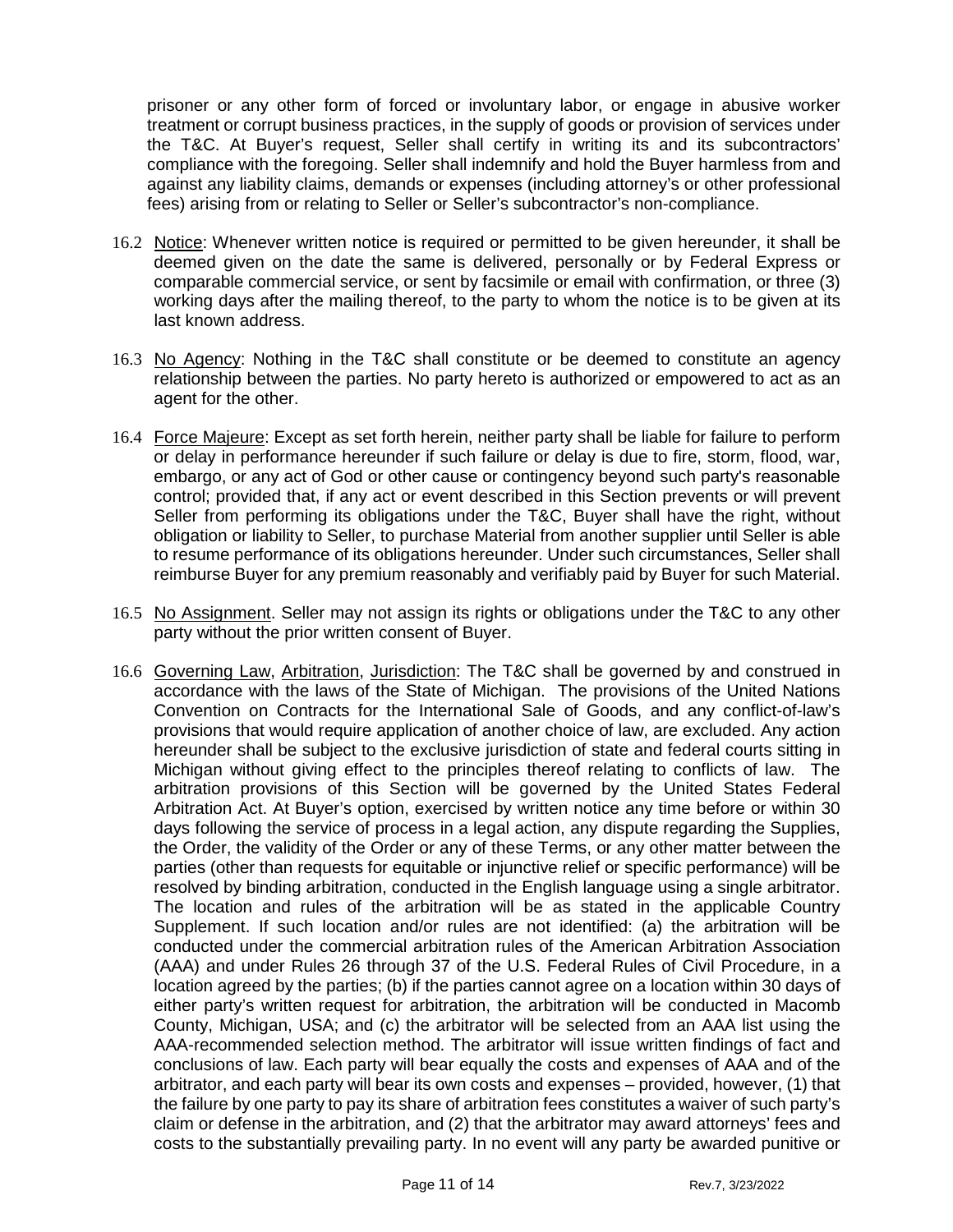exemplary damages or any other damages not measured by the prevailing party's actual damages. All arbitration proceedings shall be confidential, except to the extent that disclosure is necessary to enforce an arbitration award in a court of competent jurisdiction. The award of the arbitrator will be enforceable in any court of competent jurisdiction, provided that either party may appeal to the court identified in the Country Supplement, or if no court is identified, then to the U.S. District Court for the Eastern District of Michigan, for correction of any clear error of fact or law by the arbitrator (provided that the appealing party must first post an appropriate bond and that the prevailing party in any such action will be entitled to its attorneys' fees and costs). In all other cases, including any request for equitable or injunctive relief, the parties agree and consent to the exclusive jurisdiction of the Circuit Court for Macomb County, Michigan or the U.S. District Court for the Eastern District of Michigan, as applicable, provided that Buyer may elect to bring an action against Seller in any court having jurisdiction over Seller.

- 16.7 Survival: The provision of Sections 3, 9, 13, 14.4, 14.5, 15 and 18 contained in the T&C shall survive the termination of the T&C for any reason. The termination of the T&C shall not affect in any manner the rights and obligations of the parties accruing prior to the date of such termination nor any rights or remedies existing at law or in equity by reason of any breach of any term of the T&C which occurred prior to such termination.
- 16.8 No Waiver: NO WAIVER OF ANY BREACH OF ANY PROVISION OF THESE TERMS WILL CONSTITUTE A WAIVER OF ANY OTHER BREACH OR OF SUCH PROVISION. THESE TERMS MAY BE MODIFIED ONLY IN WRITING SIGNED BY AUTHORIZED REPRESENTATIVES OF Buyer AND SUPPLIER. HOWEVER, Buyer MAY, AT ANY TIME, BY WRITTEN CHANGE ORDER, MAKE CHANGES IN (A) QUANTITIES ORDERED, (B) THE DRAWINGS, DESIGNS OR SPECIFICATIONS APPLICABLE TO THE GOODS OR SERVICES COVERED BY THIS ORDER, (C) THE METHOD OF SHIPMENT AND PACKING, AND/OR (D) THE PLACE OF DELIVERY. IF SUCH CHANGES MATERIALLY AFFECT THE TIME FOR PERFORMANCE, THE COST OF MANUFACTURING THE GOODS, OR THE COST OF FURNISHING SERVICES, Buyer WILL MAKE AN EQUITABLE ADJUSTMENT IN THE PURCHASE PRICE OR THE DELIVERY SCHEDULE OR BOTH. ANY DISPUTE WITH RESPECT TO AN EQUITABLE ADJUSTMENT SHALL NOT RELIEVE SELLER OF ITS OBLIGATION TO PERFORM IN ACCORDANCE WITH A WRITTEN CHANGE ORDER.
- 16.9 Entire Agreement: The T&C is intended as a final expression and a complete and exclusive statement of the agreement between the parties respecting the subject matter hereof and supersedes all prior and contemporaneous agreements, representations and understandings of the parties. No amendment to or modification of the T&C shall be valid or binding upon either party unless it is made in writing and signed by a duly authorized representative of both parties unless otherwise required by law.
- 16.10 Severability: In the event that any provision of the T&C is held illegal or invalid for any reason, such illegality or invalidity shall at the option of the party against whom the same is asserted not affect the remaining parts of the T&C but the T&C shall be construed and enforced as if that illegal and invalid provision had never been inserted herein.
- 16.11 Communication and Technology: When notified of availability by Buyer, the Seller shall be required to connect to Buyer's EDI systems to provide two-way electronic communication for items that include, but are not limited to ASNs, invoices, schedules, etc. All costs associated with the connection and use of the systems will be borne by the Seller.
- 16.12 No License: Nothing in the T&C will be construed as granting any right or license to the Seller, either express or implied, to any Intellectual Property right of the Buyer or any right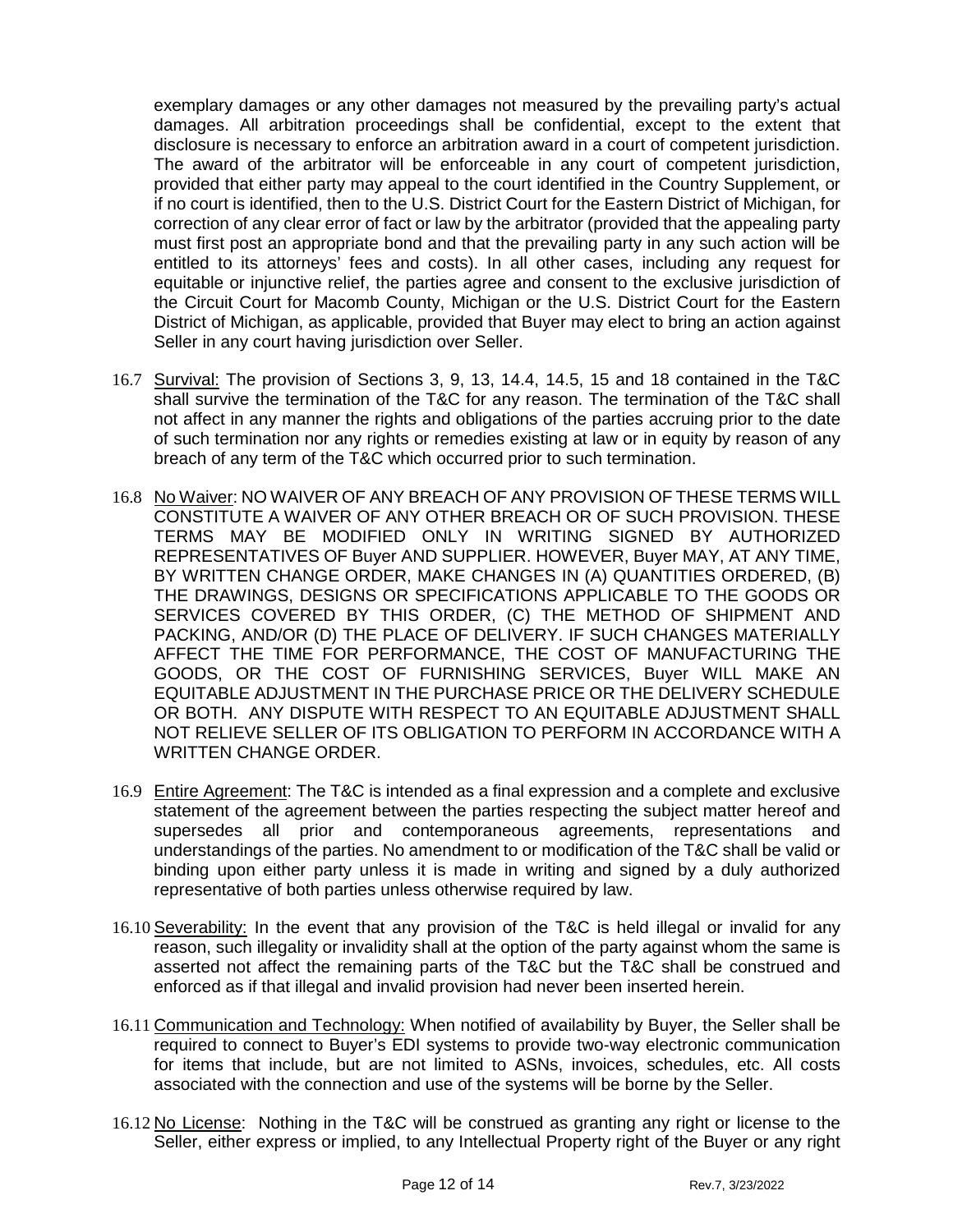to use Confidential Information except for the purposes of the T&C. Upon expiration or termination of the T&C, Seller shall immediately cease all use of Buyer's Intellectual Property or Confidential Information. All copies of Buyer's Confidential Information shall be immediately returned to Seller or destroyed at Buyer's discretion.

16.13 Trade Remedy Proceedings: Seller understands that the goods it produces may be, either now or in the future, subject to one or more trade remedy proceedings (e.g., anti-dumping, countervailing duty, safeguard) in the United States or another country, which may result in the imposition of additional duties or other charges on the goods. If such proceedings are initiated, Seller agrees that, at Buyer's request, it will cooperate fully with Buyer and with requests for information from the competent government authorities in the importing country. Seller further understands and agrees that such cooperation may require it to provide confidential sales and cost information to the competent authorities so that they can calculate the amount of the duty or other charge on the goods.

 At all times before, during, or after the initiation of a trade remedy proceeding in the United States or another country, Seller agrees to take all available steps necessary to minimize the risk that additional duties or other charges may be imposed on its goods sold to Buyer. Seller also provides Buyer with a warranty of non-applicability of any future additional duties or other charges (e.g., anti-dumping duties) covering the goods sold to Buyer, so long as the goods are: (1) sold before the date of publication of the official government notice that establishes the authority of the competent authorities to impose additional duties or other charges (i.e., the "order"); and (2) exported before the date of publication of the official government notice concluding the investigation phase of the trade remedy proceeding. The purpose of this provision is to comply with U.S. regulation 19 C.F.R. 351.402(f) (2019). Buyer retains the right to terminate the T&C if additional duties or other charges are imposed on the goods produced by Seller.

### **17 Import Laws**

For Seller's goods to be imported into the United States, Seller shall comply with all applicable recommendations or requirements of the United States Bureau of Customs and Border Protection's Customer-Trade Partnership Against Terrorism (C-TPAT) initiative (for information go to http;//www.cbp.gov/ and find the link to the C-TPAT section). At the Buyer's or the Bureau of Customs and Border Protection's request, Seller shall certify in writing its compliance with the forgoing. Seller shall indemnify and hold the Buyer harmless from and against any liability, claims, demands or expenses (including attorney's or other professional fees) arising from or relating to Seller's noncompliance.

# **18 Trademark and Marks**

18.1 Trademark Protection: Buyer may require Seller to place Buyer's trademarks (MARKS) on the Material. If Buyer makes such a request, Buyer grants to Seller a limited, revocable, nonexclusive royalty free license for the term of the T&C to use the MARKS on products and packaging materials in connection with the sale of Material to Buyer only. This license grant is limited to sales made to Buyer or at the direction of Buyer. The license granted in the T&C is limited to Material manufactured and/or produced by Seller at the direction of and for Buyer, or Buyer's authorized subsidiaries or affiliates. Seller is not authorized to use the MARKS in connection with the sales, manufacturing or distribution of any products or services unless expressly authorized by Buyer in writing. Upon expiration or termination of the T&C for any reason, Seller will immediately refrain from further use of the MARKS or any further reference to them, direct or indirect, or anything deemed by Buyer to be similar to the MARKS in connection with the manufacture, sale or distribution of any of Sellers's products.